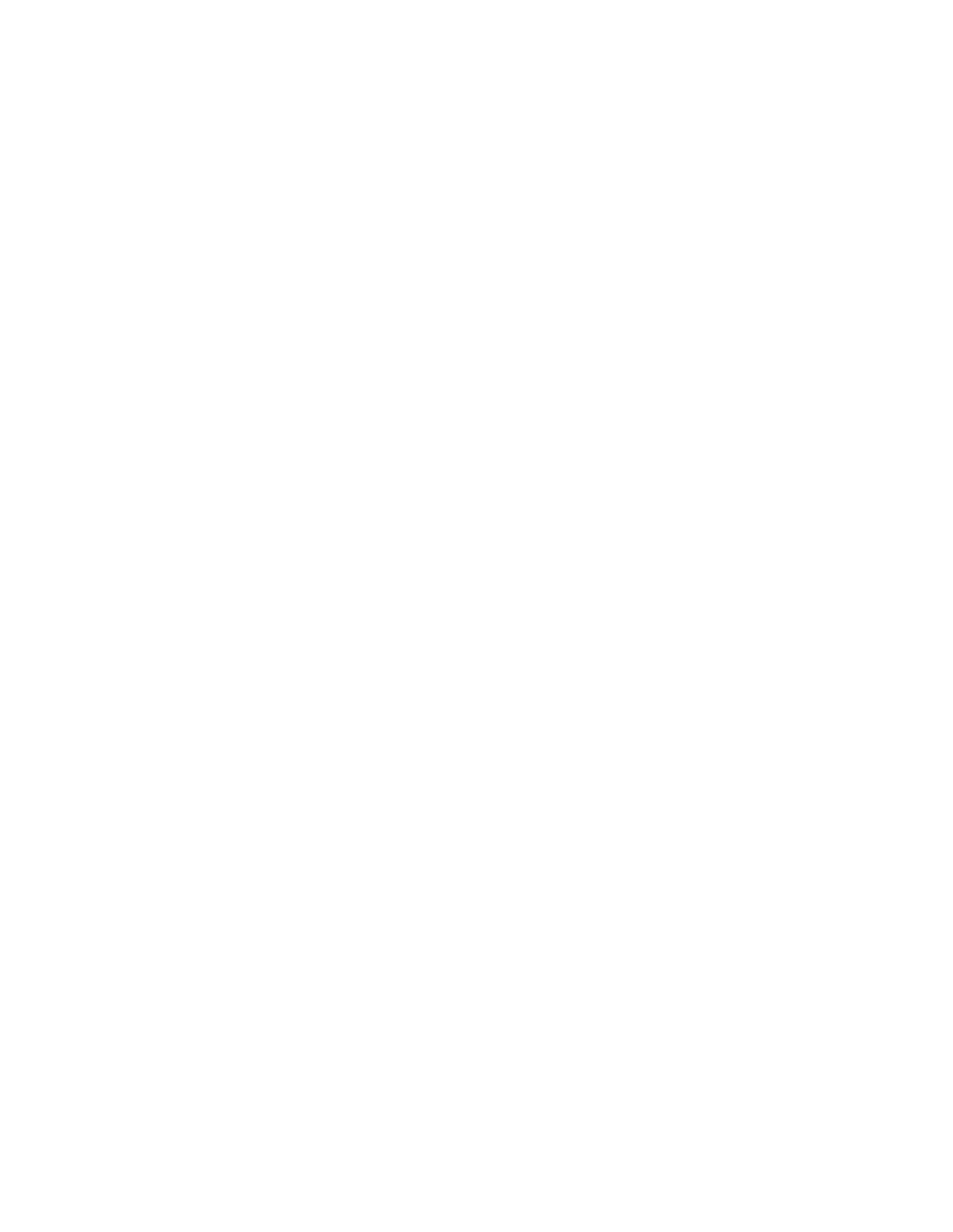## **Table of Contents**

## **APPENDIX**

| Ensuring Notification to Schools and School Districts of Student Criminal Offenses 10 |  |
|---------------------------------------------------------------------------------------|--|
|                                                                                       |  |
|                                                                                       |  |
|                                                                                       |  |
|                                                                                       |  |
|                                                                                       |  |
|                                                                                       |  |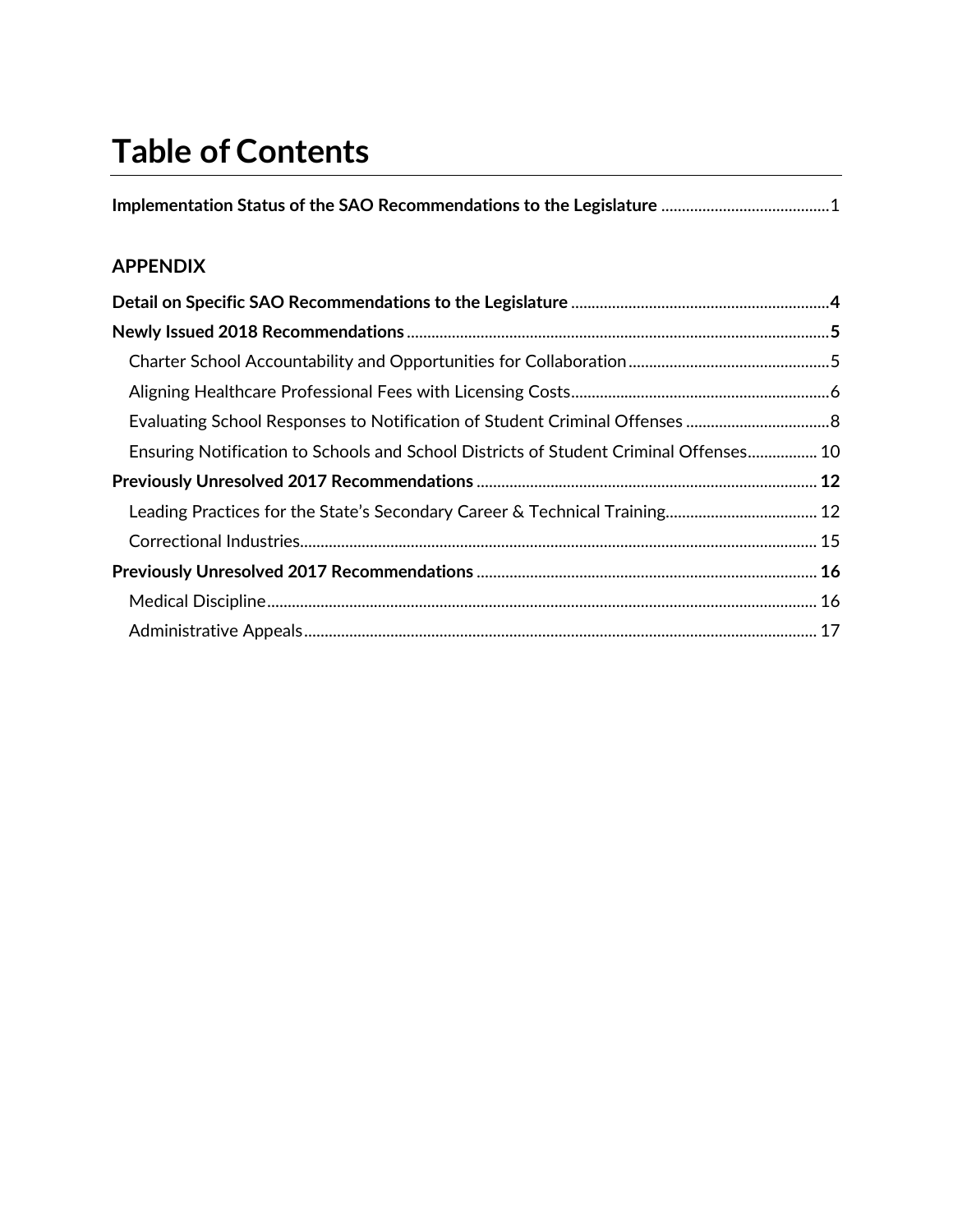## <span id="page-3-0"></span>**Initiative 900 requires State Auditor's Office (SAO) to conduct performance audits**

In November 2005, the people of the State of Washington approved Initiative 900 (I-900). The initiative directs the State Auditor's Office (SAO) to conduct performance audits of state and local government agencies.

#### Recent SAO audits included seven recommendations to the Legislature

The State Auditor released ten new performance audit reports in 2018. Four of these reports included recommendations to the Legislature. The Joint Legislative Audit and Review Committee (JLARC) held a public hearing for each audit.

| 2018 SAO audit title                                                                                               | <b>SAO Recommendations</b><br>to the Legislature |
|--------------------------------------------------------------------------------------------------------------------|--------------------------------------------------|
| Aligning Healthcare Professional Fees with Licensing Costs                                                         | 3                                                |
| <b>Charter School Accountability and Opportunities for Collaboration</b>                                           |                                                  |
| <b>Ensuring Notification to Schools and Districts of Student Criminal Offenses</b>                                 | $\mathbf 1$                                      |
| <b>Evaluating School Responses to Notifications of Student Criminal Offenses</b>                                   | $\overline{2}$                                   |
| Continuing Opportunities to Improve State Information Technology Security -<br>2017                                | $\Omega$                                         |
| Alternative Learning Experience (ALE) in Washington - Student<br><b>Characteristics and Innovative Approaches</b>  | $\Omega$                                         |
| Alternative Learning Experience (ALE) In Washington - Summary of<br><b>Legislatively Mandated Financial Audits</b> | $\Omega$                                         |
| <b>IT Interface Controls</b>                                                                                       | $\Omega$                                         |
| <b>Improving Cannabis Risk Management Tools Using Business Transaction Data</b>                                    | $\Omega$                                         |
| <b>Embedded Commercial Recycling in WA Cities</b>                                                                  | $\Omega$                                         |

## **Initiative 900 also requires JLARC report on status of SAO's recommendations to the Legislature**

By July 1 of each year, JLARC must report the status of SAO's recommendations to the Legislature. JLARC does not report on SAO's recommendations to state or local governments.

JLARC reviews the status of SAO's recommendations after each legislative session. The review includes:

- New recommendations (i.e., those made in the calendar year before the legislative session).
- Unresolved recommendations from the previous four years (i.e., a recommendation for which the Legislature has not taken action).

Initiative 900 also states, "justification must be provided for recommendations not implemented." Since no individual or entity can singularly speak to the reason for legislative action or inaction, JLARC's auditors could not identify sufficient and appropriate evidence to make definitive conclusions about why recommendations have not been implemented to date. In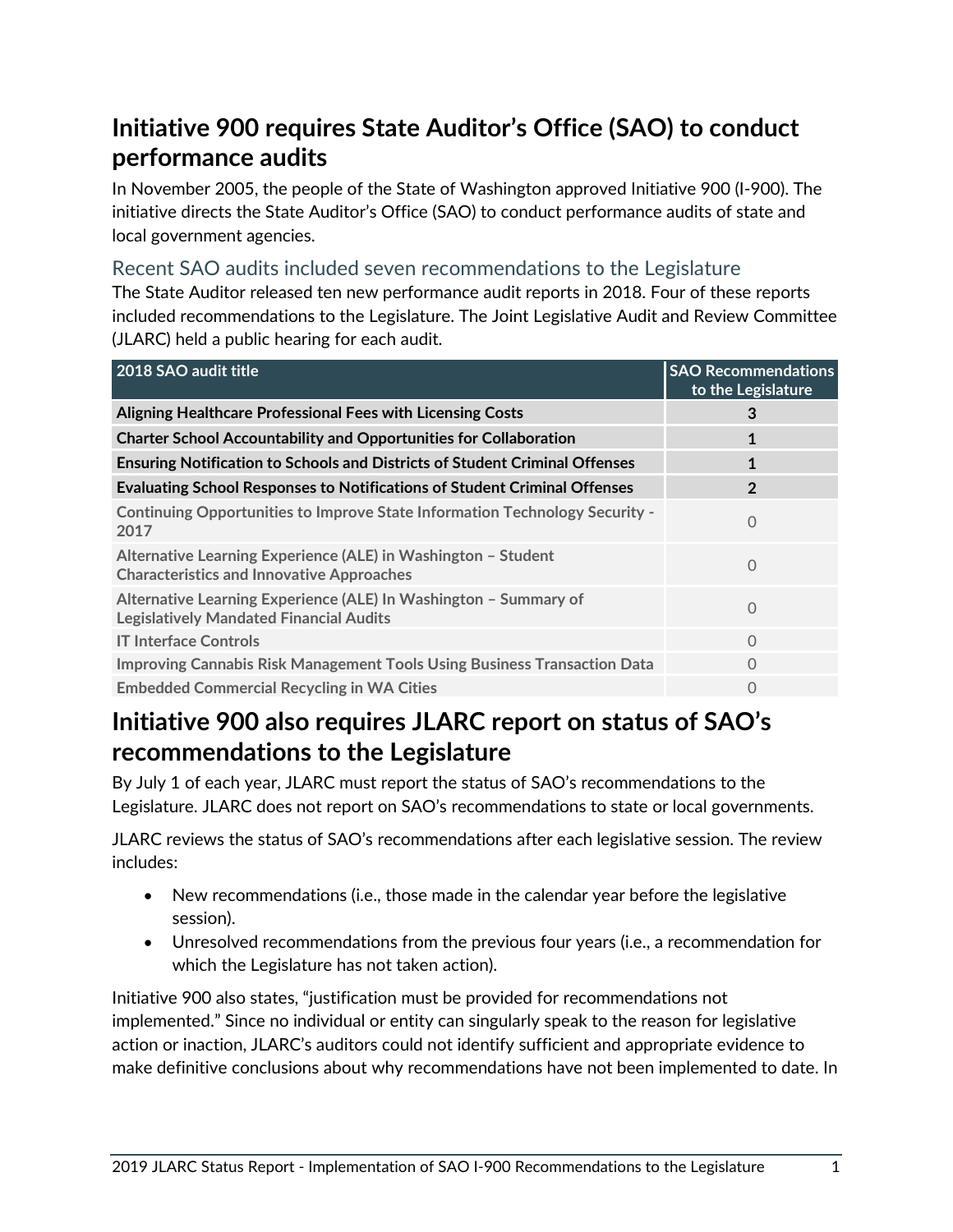some cases, the information included in the "comment" sections of this report provides context for the Legislature's actions.

This report demonstrates JLARC's compliance with the requirement to report SAO recommendation status for 2019.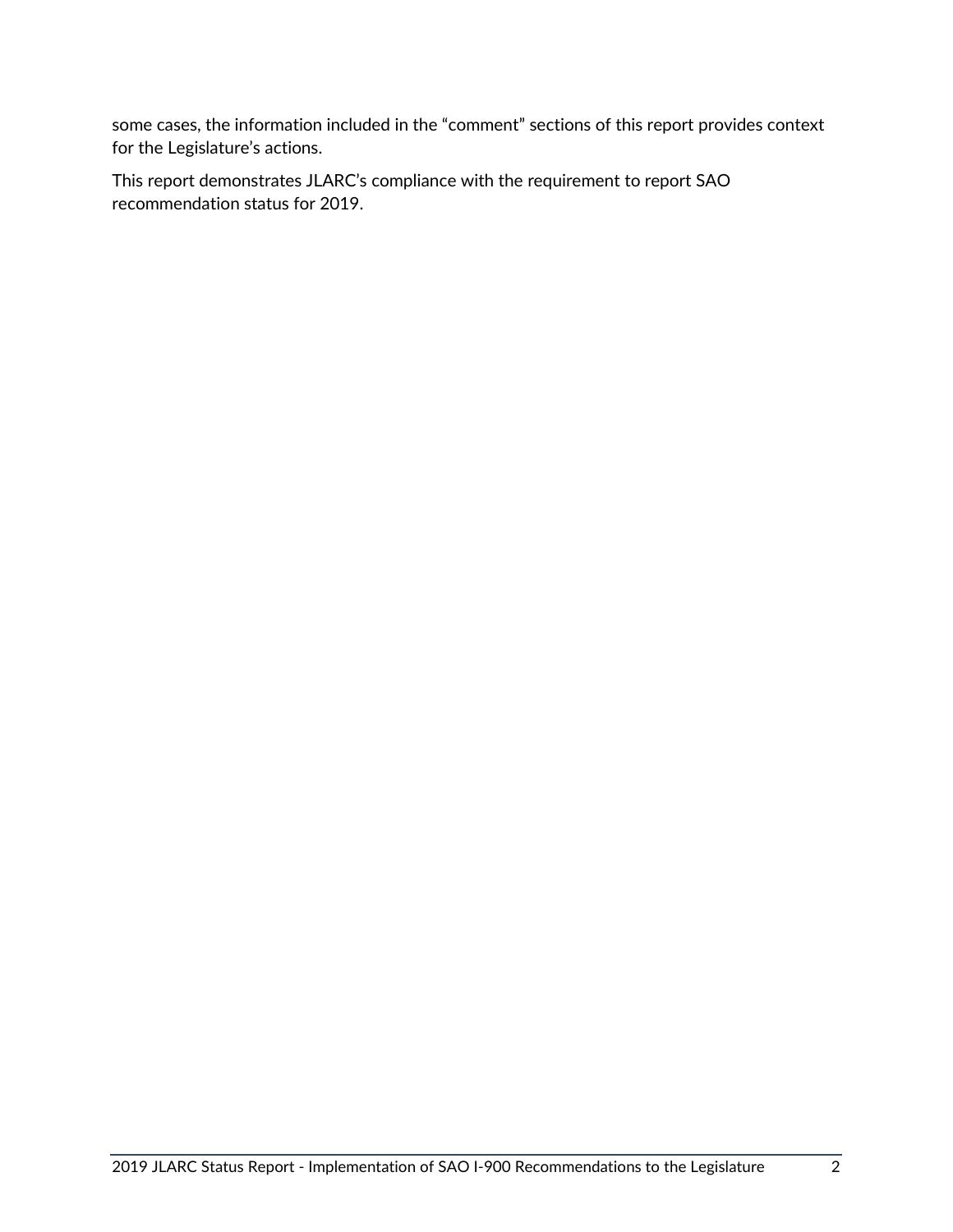## **2019 status of the SAO recommendations to the Legislature**

This report includes the status of 13 recommendations following the 2019 legislative session. Definitions for each recommendation status are below.

|                                                  |              | Implemented             |                                         | <b>Not Implemented</b>                     |                              |       |  |
|--------------------------------------------------|--------------|-------------------------|-----------------------------------------|--------------------------------------------|------------------------------|-------|--|
| <b>SAO Recommendations</b><br>to the Legislature | <b>Total</b> | Adopted as<br>presented | Addressed with<br>different<br>approach | <b>Bills introduced</b><br>but not adopted | Related or no<br>information | Other |  |
| <b>New in 2018</b>                               |              |                         |                                         |                                            |                              |       |  |
| Unresolved from 2015,<br>2016, or 2017           | 6            | O                       |                                         |                                            |                              |       |  |
|                                                  | 13           |                         |                                         |                                            |                              |       |  |

#### Recommendation status definitions

Implemented

- **Adopted as Presented:** Legislation passed to implement the recommendation in the manner it was presented in the audit.
- **Addressed with Different Approach:** Legislation passed in which the Legislature addressed the recommendation with a different approach than what was presented in the audit. This includes recommendations that are partially implemented.

#### Not Implemented

- **Bills Introduced on Topic but Not Adopted:** Situation where legislation was introduced related to the recommendation, but did not pass.
- **Related or No Information:** "Related information" refers to a situation where no legislation related to the recommendation was introduced, but other legislative discussion occurred, such as a work session on the topic. "No information" means there was no evidence of bills, work sessions, or any other formal legislative activity related to the recommendation.

#### **Other**

- **Legislature Made Different Policy Choice:** Legislation passed where the Legislature made a policy choice different from the recommendation.
- **Other Circumstances:** Situation where other relevant circumstances affect the applicability of the recommendation. This includes instances where actions external to the Legislature changed the situation related to the recommendation (e.g., change to federal law, administrative rule, or executive branch program changes).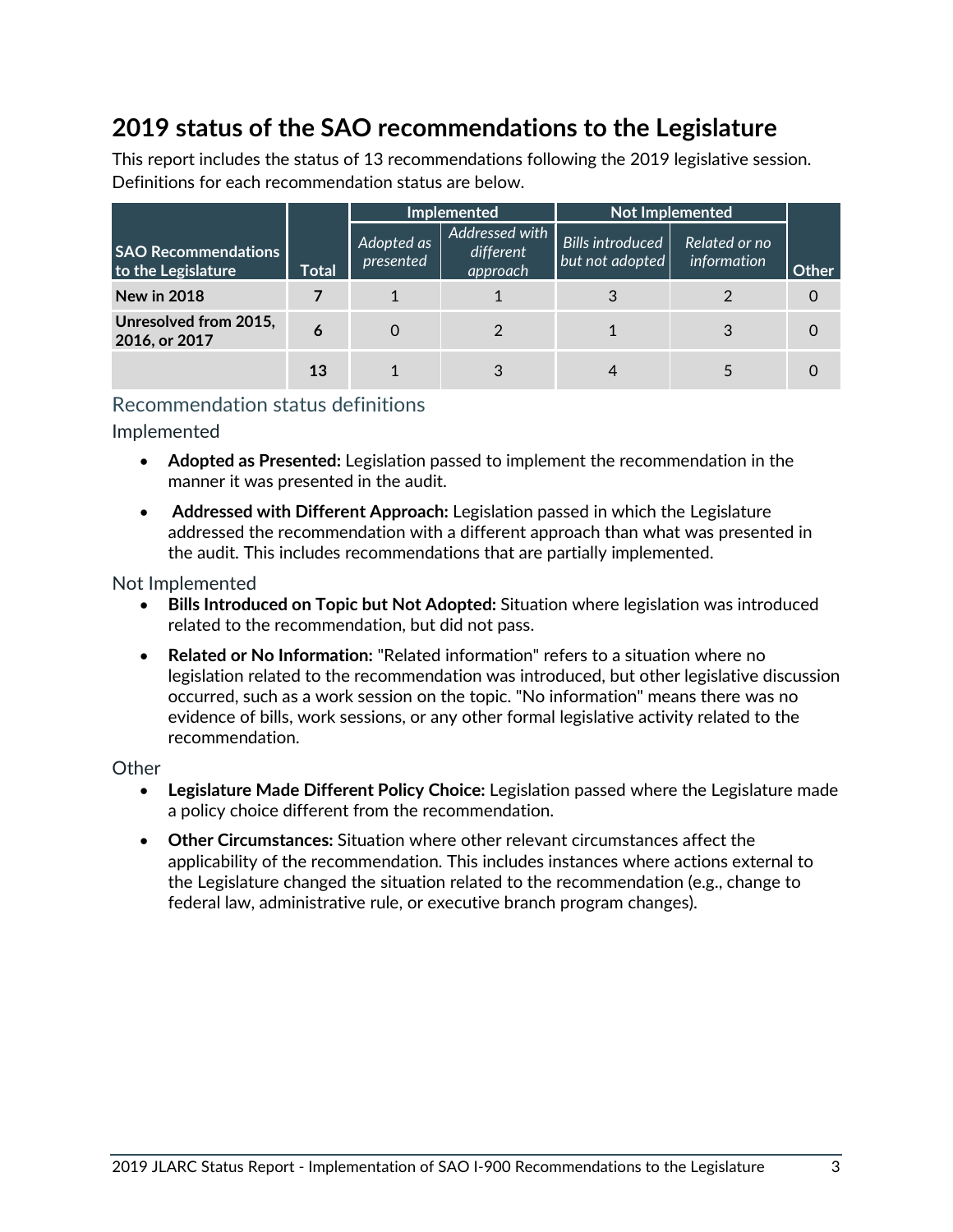## <span id="page-6-0"></span>APPENDIX RECOMMENDATION STATUS DETAILS

**How to read these reports**



2019 JLARC Status Report - Implementation of SAO I-900 Recommendations to the Legislature 4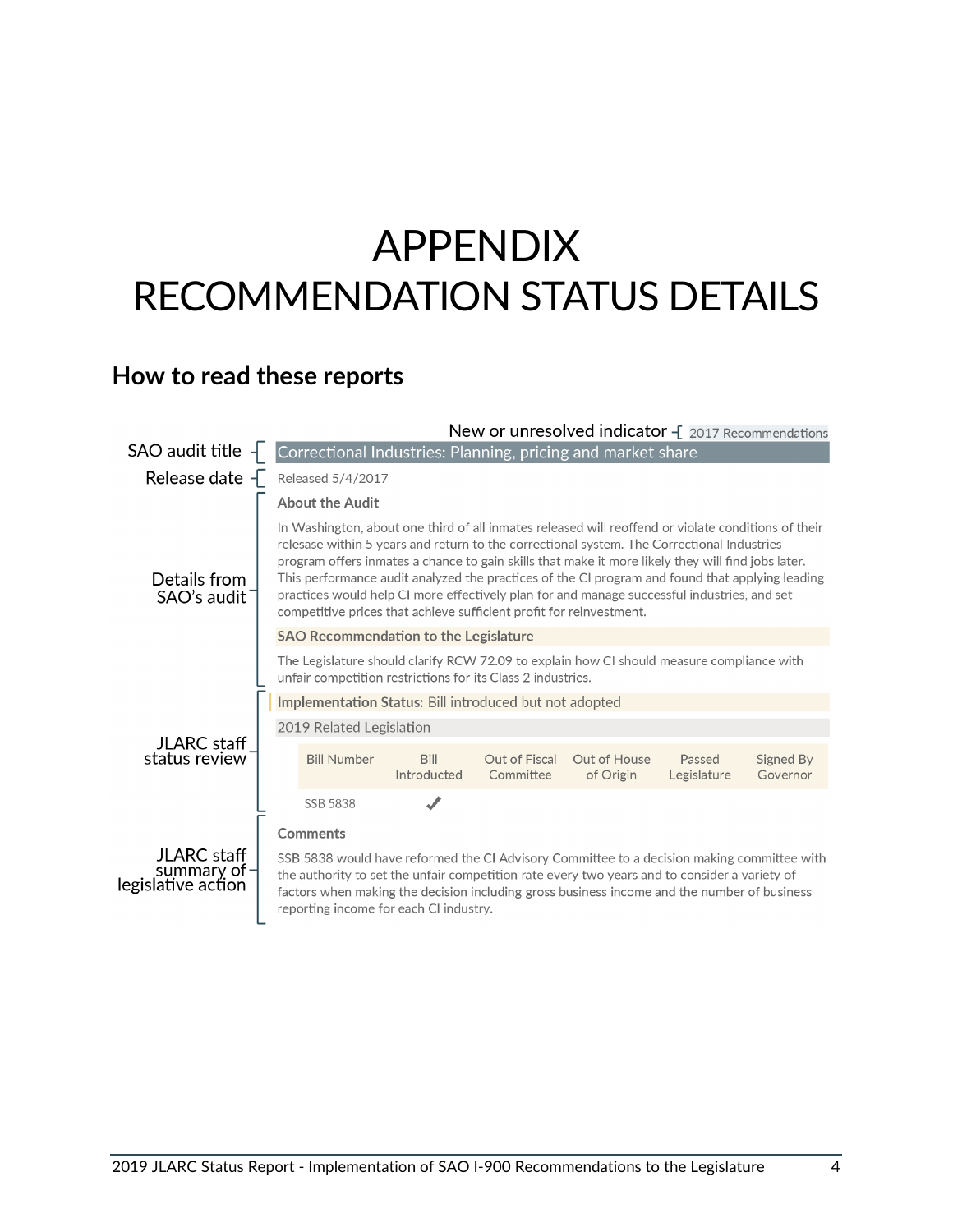#### <span id="page-7-0"></span>Charter School Accountability and Opportunities for Collaboration

Released 11/26/2018

#### **About the Audit**

This performance audit examines whether charter schools have the foundations in place to help ensure they are accountable to the public as well as the extent that charter schools and traditional schools work together. The audit found mixed results. The report makes recommendations to the Legislature, charter school authorizers, and charter schools.

#### **SAO Recommendation to the Legislature**

To address the organizational risk imposed on the Charter School Commission and charter school authorizers, we recommend the Legislature consider amending language in RCW 28A.710.050 (3) to require approval of admissions policies and weighted enrollment preferences by the charter school's authorizer.

#### **Implementation Status:** Related or no information

#### 2019 Related Legislation

#### **Comments**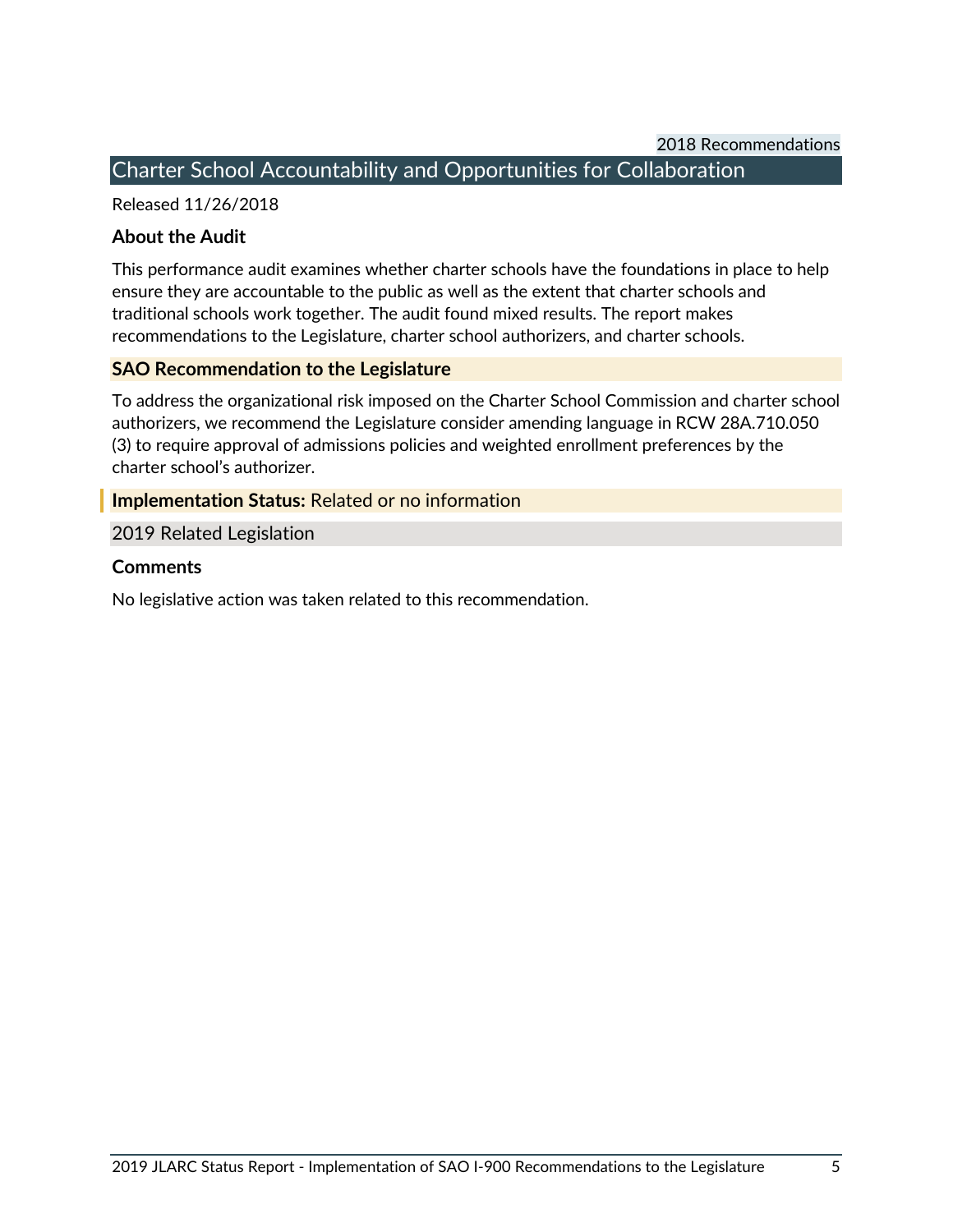#### <span id="page-8-0"></span>Aligning Healthcare Professional Fees with Licensing Costs

Released 11/26/2018

#### **About the Audit**

This performance audit investigates if the Department of Health aligns the fees it charges to healthcare professions with the costs of licensing. The audit found the majority of the professions' costs were appropriate, although some healthcare professions were charged for some services that did not clearly benefit them. The report makes recommendations to the Legislature and the Department of Health.

#### **SAO Recommendation to the Legislature**

To address the issues with professions' reserves being used to pay for other professions' costs, we recommend the Legislature consider:

Appropriating at the profession level instead of the account level to prevent one profession from spending another's reserves.

#### **Implementation Status:** Related or no information

#### 2019 Related Legislation

#### **Comments**

No legislative action was taken related to this recommendation.

#### **SAO Recommendation to the Legislature**

To address the issues with professions' reserves being used to pay for other professions' costs, we recommend the Legislature consider:

Finding alternative funding for professions that do not fully cover costs, but would see a critical loss of needed healthcare professionals if fees were increased.

#### **Implementation Status:** Addressed with different approach

#### 2019 Related Legislation

#### **Comments**

The Legislature provided funding for one profession in the operating budget, rather than all professions.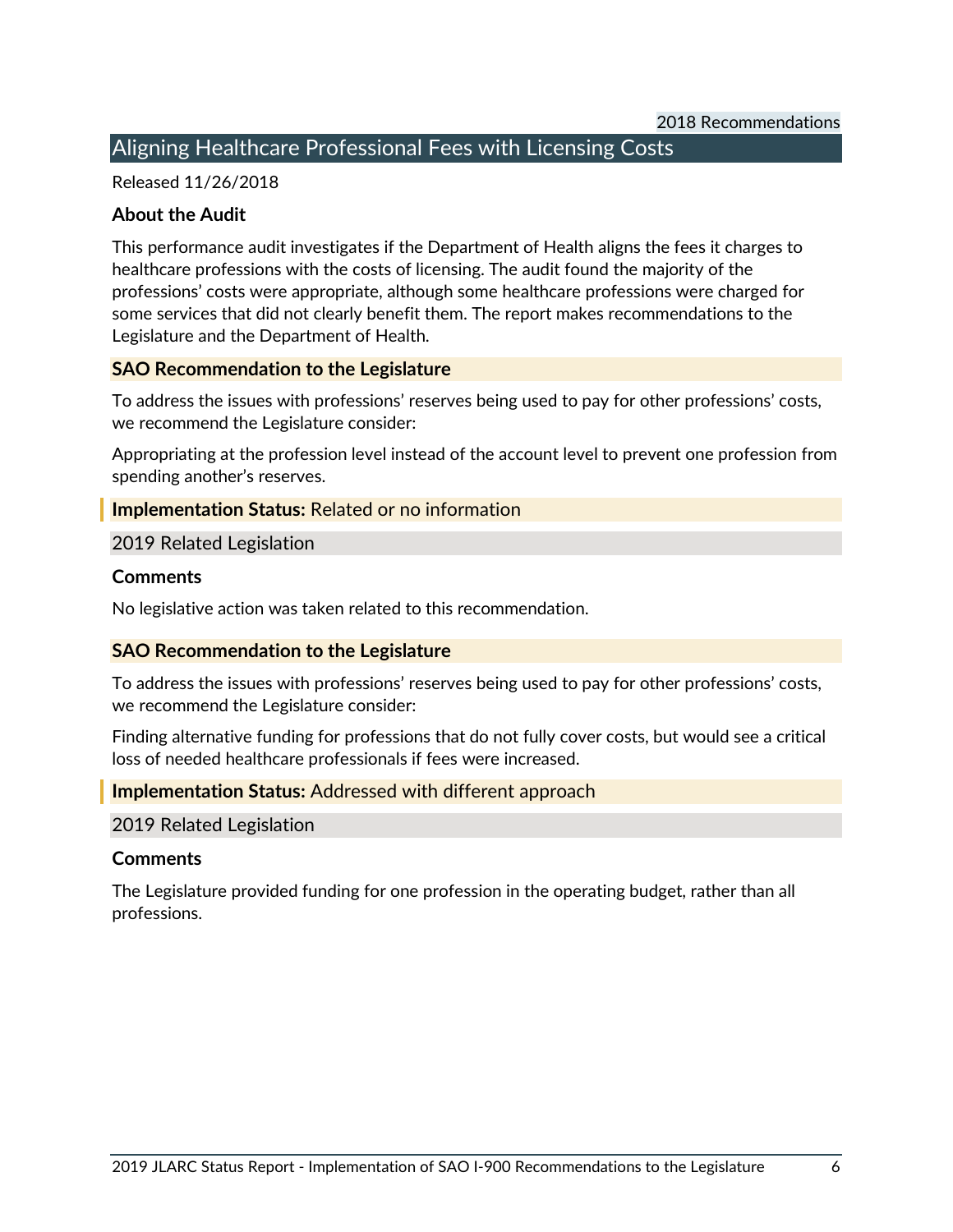#### **SAO Recommendation to the Legislature**

To address the issues with professions' reserves being used for costs that do not benefit them, we recommend the Legislature consider finding alternative funding for the ongoing maintenance costs of the medical marijuana authorization database, such as the Dedicated Marijuana Account, so that healthcare professions do not pay for costs that do not benefit them.

#### **Implementation Status:** Adopted as presented

#### 2019 Related Legislation

#### **Comments**

SHB 1415 provides that the Health Professions Account may no longer be used to provide funding for the administration of the Medical Marijuana Authorization Database. In addition, the Conference budget provides \$1.6 million from the Dedicated Marijuana Account in 2019-21 for the administration of the database.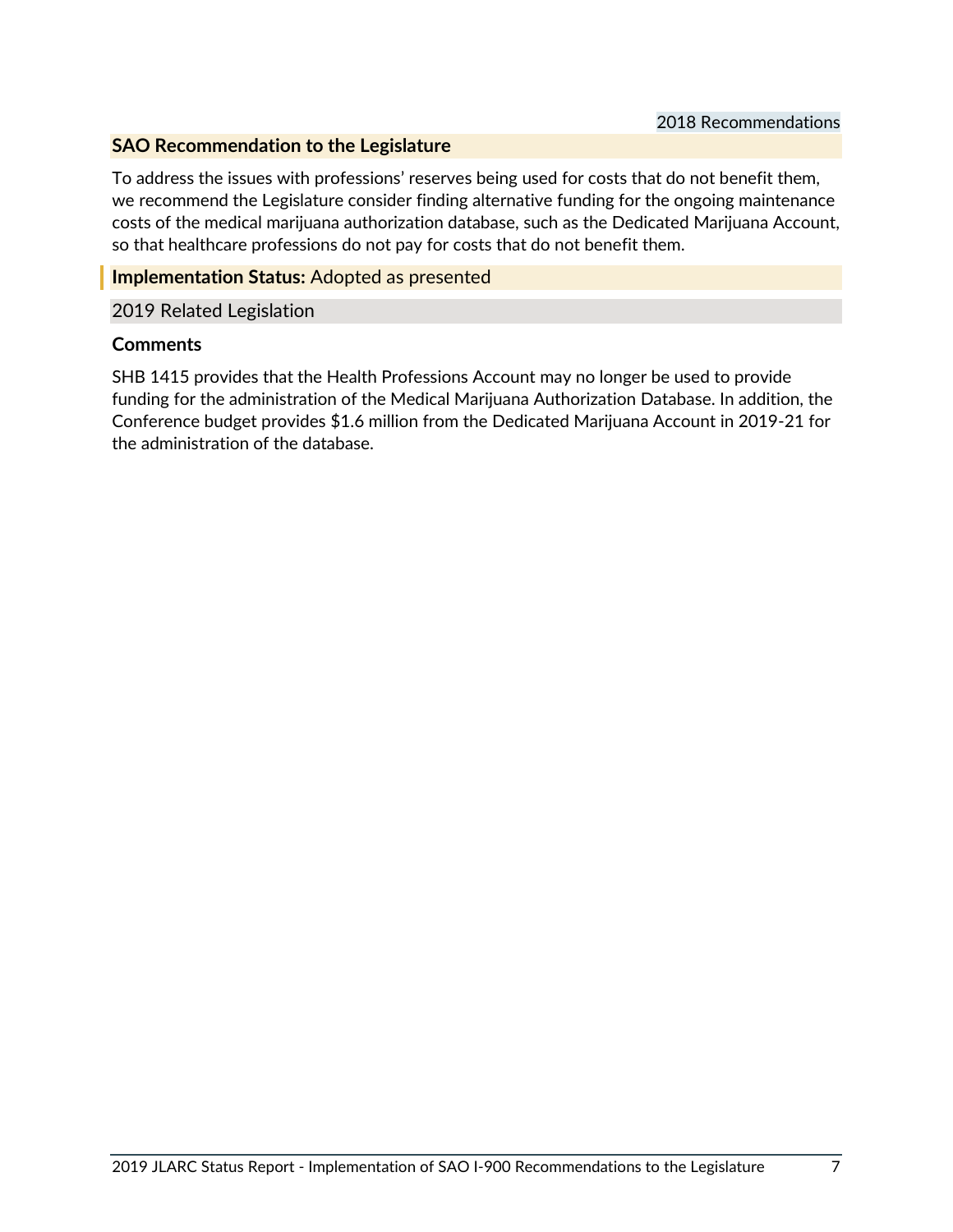2018 Recommendations

#### <span id="page-10-0"></span>Evaluating School Responses to Notifications of Student Criminal Offenses

Released 11/5/2018

#### **About the Audit**

This is the second audit reviewing notifications to schools and districts of student criminal offenses. This performance audit investigates what happens to notifications after principals and district official receive them. The audit found that districts can improve and clarify their policies to provide more robust guidance to principals. The report makes recommendations to the Legislature, Washington State School Directors' Association, OSPI, and school districts.

#### **SAO Recommendation to the Legislature**

We recommend the Legislature:

Address the apparent conflict between RCW 9A.44.138, RCW 13.04.155 and RCW 28A.225.330(6) regarding notification for Level I sex offenders by amending one or more of the statutes. In addition, revise RCW 28A.320.128 as needed to align with the other statutes.

#### **Implementation Status:** Bill introduced but not adopted

2019 Related Legislation

| <b>Bill Number</b> | <b>Bill</b><br><b>Introduced</b> | Committee | Out of Fiscal Out of House<br>of Origin | Passed<br>Legislature | Signed By<br>Governor |
|--------------------|----------------------------------|-----------|-----------------------------------------|-----------------------|-----------------------|
| HB 1191            |                                  |           |                                         |                       |                       |
| SB 5554            |                                  |           |                                         |                       |                       |

#### **Comments**

HB 1191 and SB 5554 addressed parts of the recommendation including:

- revising RCW 28A.320.
- clarifying the notification processes in RCW 28A.225.330, RCW 9A.44.138, RCW 13.04.155, RCW 13.04.215, and RCW 72.09.730.

#### **SAO Recommendation to the Legislature**

We recommend the Legislature:

Direct the work group to address the following issues:

- a) Establish clear instructions that courts, state agencies and sheriffs must include with each notification, to inform principals of their statutory requirements to provide information to teachers and subsequent schools. This addresses the needs of new principals and principals who rarely receive notifications for consistent guidance .
- b) Determine the best way to include information about student criminal offenses received from courts or law enforcement agencies in the state's record retention schedules. This addresses the need for consistent guidance for records specialists.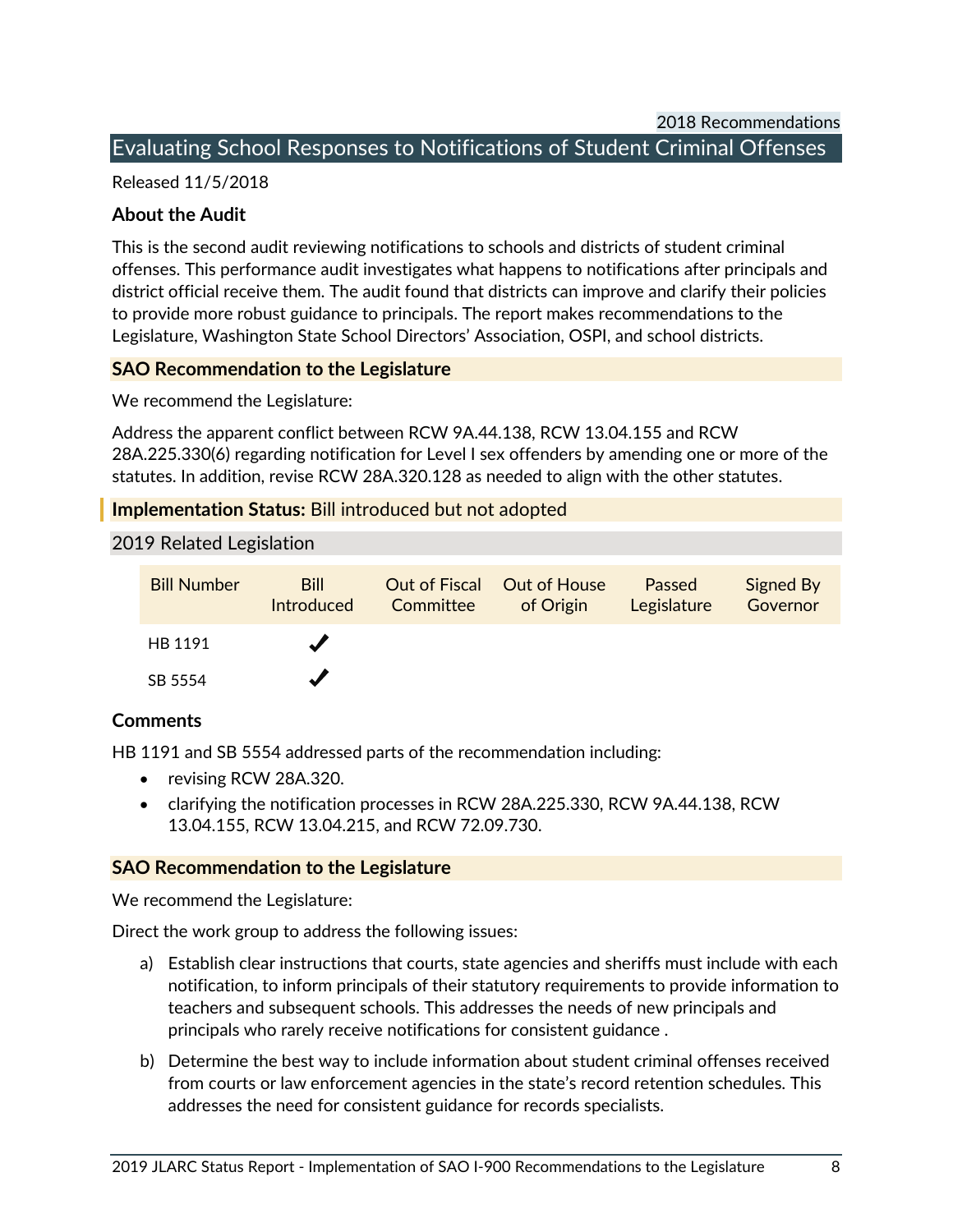- c) Consider limiting the transfer of information between schools to active diversion agreements, adjudications and convictions, to limit the number of notifications that must be communicated to teachers and subsequent schools. Once a student has completed the terms of a diversion agreement, principals would not need to notify subsequent schools.
- d) Establish mechanisms to inform principals when students have successfully completed diversion agreements.
- e) Consider limiting required notification to all of a student's teachers to only those offenses the work group determines are relevant to teachers' ability to maintain a safe and supportive learning environment, to limit the number of notifications that must be communicated to teachers.

#### **Implementation Status:** Bill introduced but not adopted

#### 2019 Related Legislation

| <b>Bill Number</b> | <b>Bill</b><br>Introduced | Committee | Out of Fiscal Out of House<br>of Origin | Passed<br>Legislature | Signed By<br>Governor |
|--------------------|---------------------------|-----------|-----------------------------------------|-----------------------|-----------------------|
| HB 1191            |                           |           |                                         |                       |                       |
| SB 5554            |                           |           |                                         |                       |                       |

#### **Comments**

HB 1191 and SB 5554 addressed part of the recommendation with a different approach than the recommendation by specifying when a principal must notify staff (sex offenses) and when the principal has discretion (violent offenses).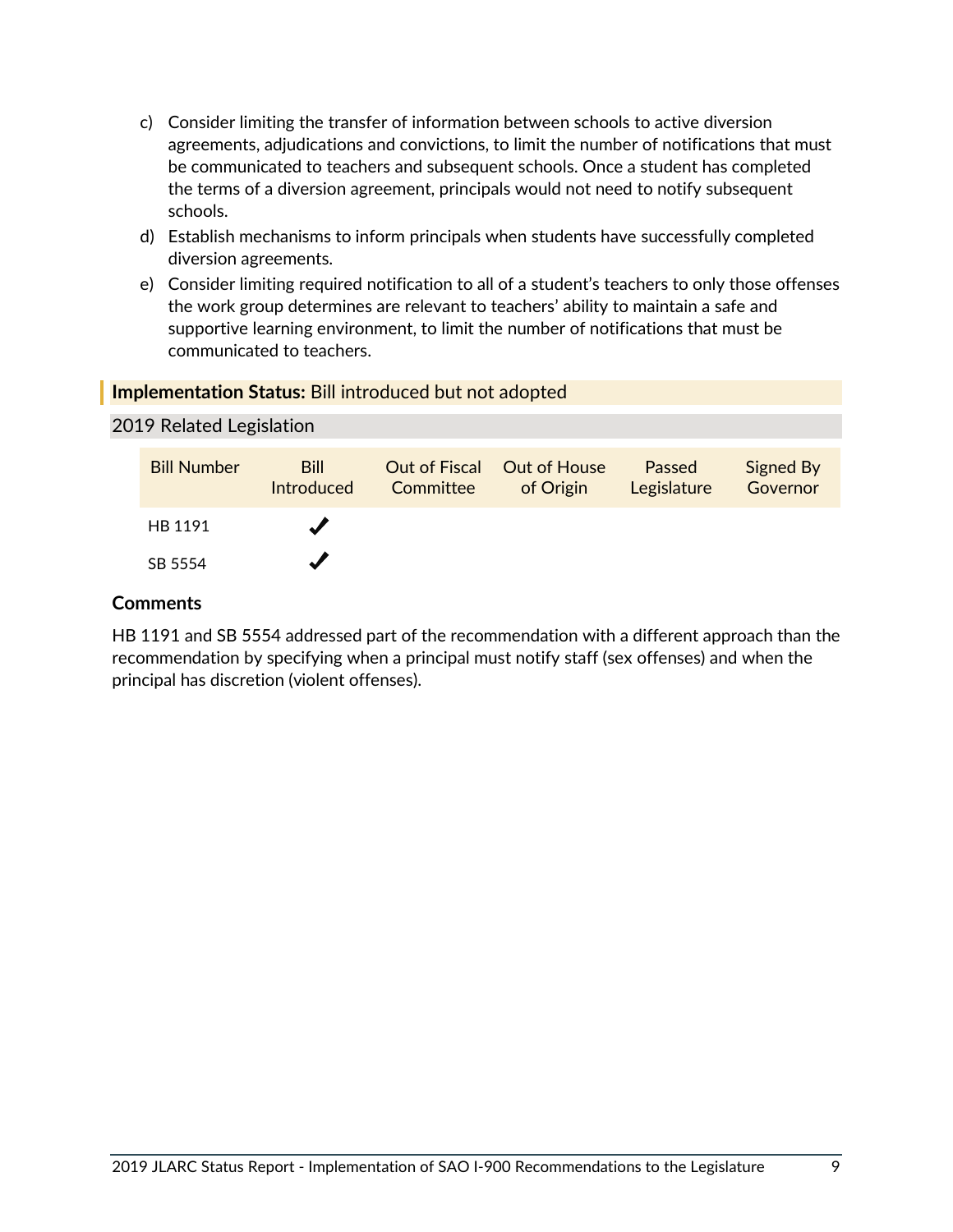2018 Recommendations

#### <span id="page-12-0"></span>Ensuring Notification to Schools and Districts of Student Criminal Offenses

#### Released 5/7/2018

#### **About the Audit**

This performance audit investigates the notification process to schools and districts regarding students who have committed crimes. Information about these students comes from several places, including courts, law enforcement, and state agencies. The audit identified areas of improvement in communication between the government entities and the schools and school districts. The report makes recommendations to the Legislature, OSPI, the Administrative Office of the Courts, Corrections, Juvenile Rehabilitation, and education associations.

#### **SAO Recommendation to the Legislature**

We recommend the Legislature formalize the work group of stakeholders that began meeting during the audit, to provide stakeholders time to resolve the remaining issues identified in the audit – which transcend any one entity – and come to agreement on proposed statutory changes.

Issues to be addressed by the work group should include:

- Establish a process to ensure courts, Corrections, Juvenile Rehabilitation and sheriff s have access to accurate district, school and enrollment information as necessary.
- Assign a single point of contact at each school district to receive all notifications, along with back-ups in case the primary contact is absent.
- Assemble a proposal and a budget to develop and maintain an automated notification system.
- Continue to improve guidance, training and monitoring.
- Consider potential statutory changes to:
	- $\circ$  Limit notification requirements upon conviction, adjudication or diversion agreements to offenses that pose a public safety risk or might impact services provided to students.
	- $\circ$  Require courts to notify designated contacts at districts, rather than school principals.
	- $\circ$  Eliminate notifications for individuals that have received high school diplomas or the equivalent and individuals in partial confinement, as well as notifications to private schools when it is known the juvenile will not be attending that school.

#### **Implementation Status:** Bill introduced but not adopted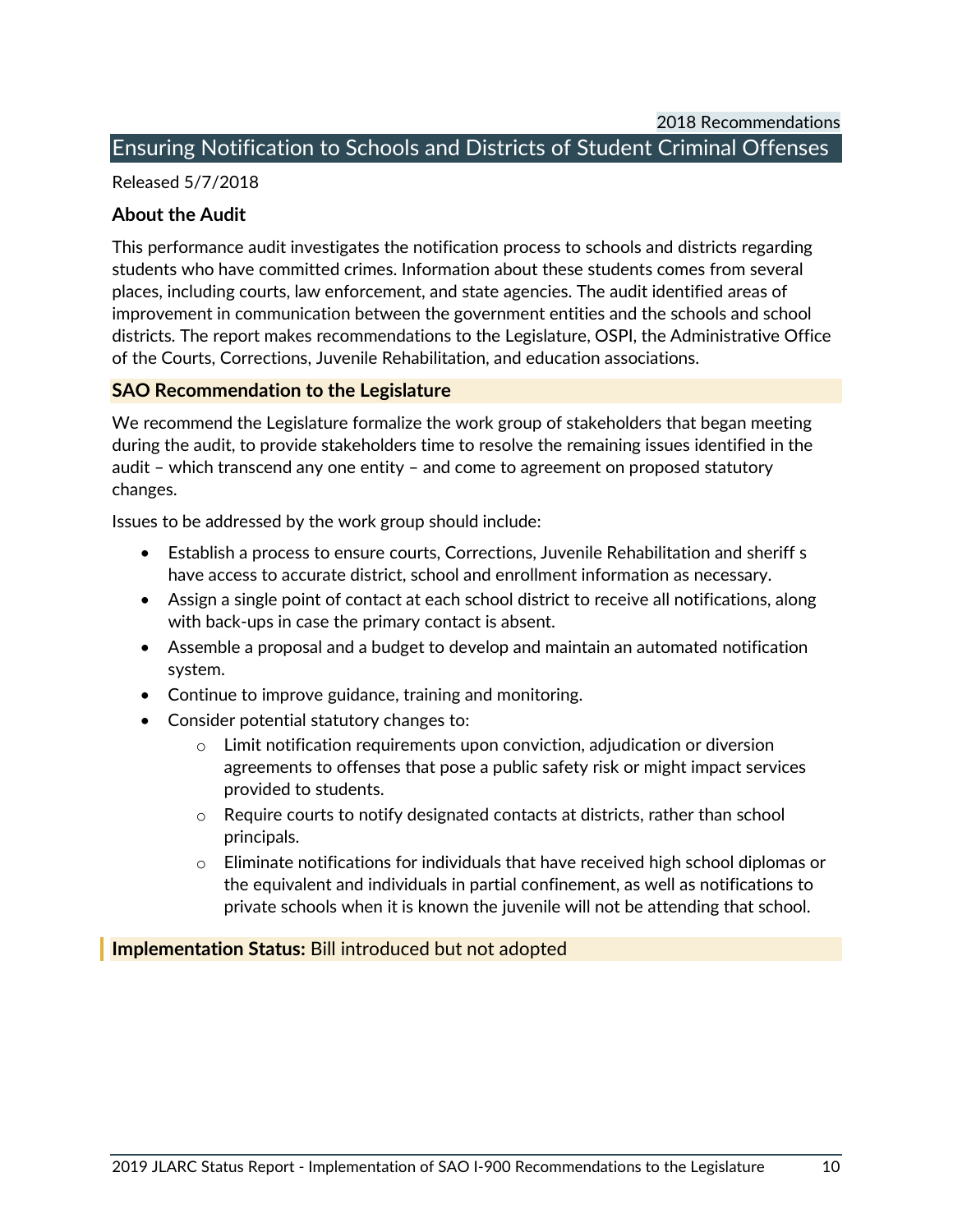#### 2019 Related Legislation

| <b>Bill Number</b> | <b>Bill</b><br>Introduced | Out of Fiscal Out of House<br>Committee of Origin | Passed<br>Legislature | Signed By<br>Governor |
|--------------------|---------------------------|---------------------------------------------------|-----------------------|-----------------------|
| HB 1191            |                           |                                                   |                       |                       |
| SB 5554            |                           |                                                   |                       |                       |

#### **Comments**

HB 1191 and SB 5554 addressed parts of the recommendations, including:

- Limiting court notification to violent and sex offenses.
- Definitions of school administrator.
- Requirements for criminal justice entities to notify the administrator of the school (provides a single point of contact), who must notify other school employees (e.g., school principal) under certain conditions.
- Changing notification requirements for courts to notify the school administrator for persons under 21 who have not received a high school diploma.
- Changing notification requirements to schools where a student was previously enrolled or where the student has the intention to enroll following adjudication or conviction.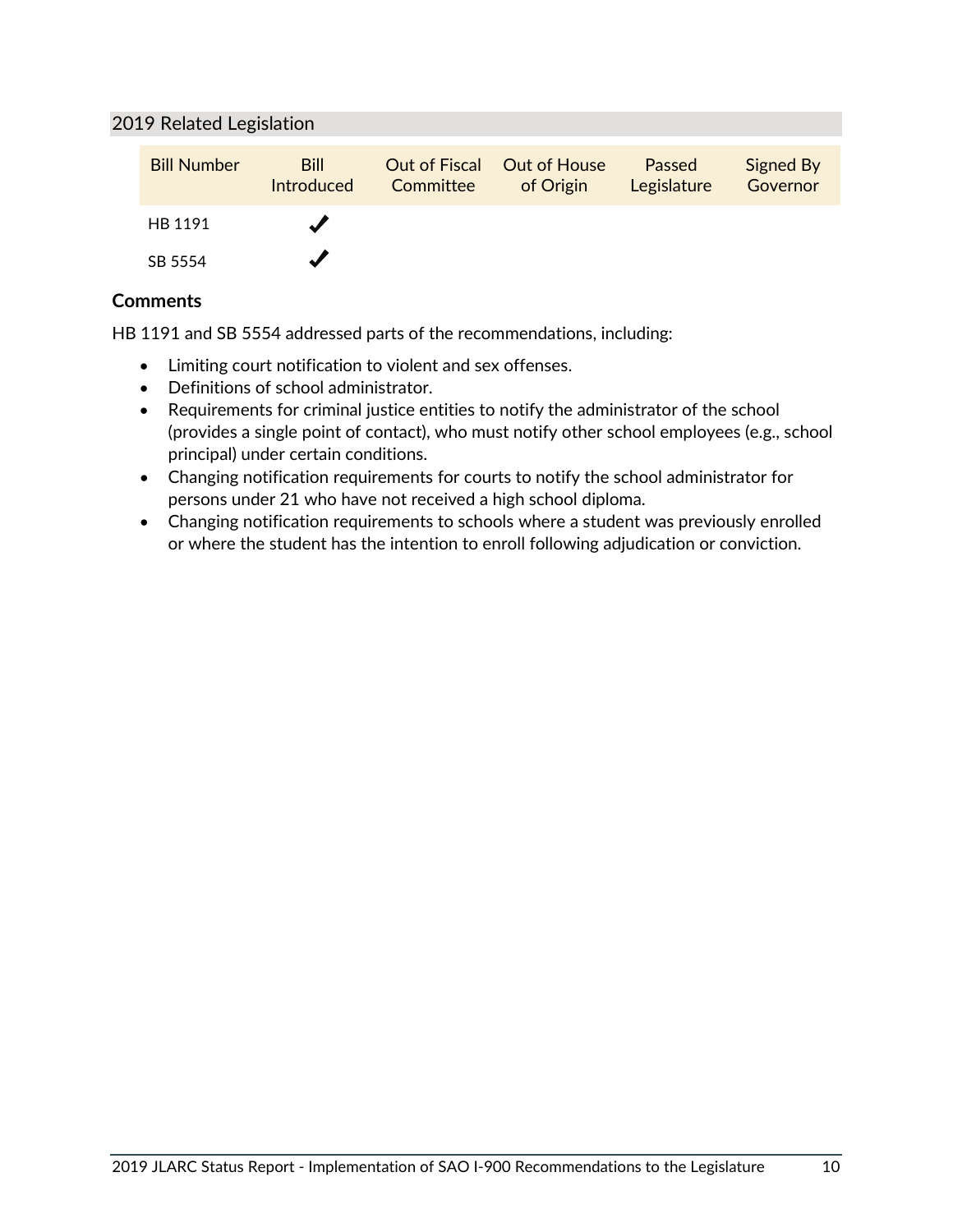### <span id="page-14-0"></span>Leading Practices for the State's Secondary Career & Technical Education Programs

#### Released 12/19/2017

#### **About the Audit**

This performance audit investigates the coordination of agencies involved in career and technical education programs (CTE) and recommends clarifying statutes and improving coordination, oversight, and cooperation across Washington's career and technical education system. The audit found that CTE courses offered in Washington's public schools with the highest enrollment could more strongly align with high wage, high demand occupational areas. The report makes recommendations to the Legislature, OSPI, the Workforce Training and Education Coordinating Board, and the SBCTC.

#### **SAO Recommendation to the Legislature**

The Legislature should require the workforce board to establish a work group that is funded by the Legislature and consists of staff from the workforce board, OSPI, and the SBCTC. This work group should be responsible for establishing:

- a) A complete inventory of all active articulation agreements maintained in a centralized database which must be used by all districts and colleges.
- b) A list of all CTE programs across districts and colleges to help identify articulation opportunities.
- c) Statewide articulation agreements for those courses offering a good return on investment that incorporate common course numbering and lead to dual credit for use by all school districts and colleges.
- d) Standards identifying key elements required for all unique and statewide articulation agreements.
- e) A structured process to increase regional coordination of secondary and post secondary advisory committees to more effectively and efficiently engage employers.
- f) A method to coordinate data sharing and analysis using: employment security department data on occupation wages and growth forecasts, biennial business surveys conducted by the workforce board, labor market demand data collected by colleges and the SBCTC that drives post secondary CTE programs and courses.

#### **Implementation Status:** Addressed with different approach

#### 2019 Related Legislation

#### **Comments**

E2SHB 2158 establishes the career connected learning and cross agency work group. This bill is not solely focused on CTEs like the recommendation; however, it has several similar themes. These include developing a work group to:

• Create a statewide system for career connected learning.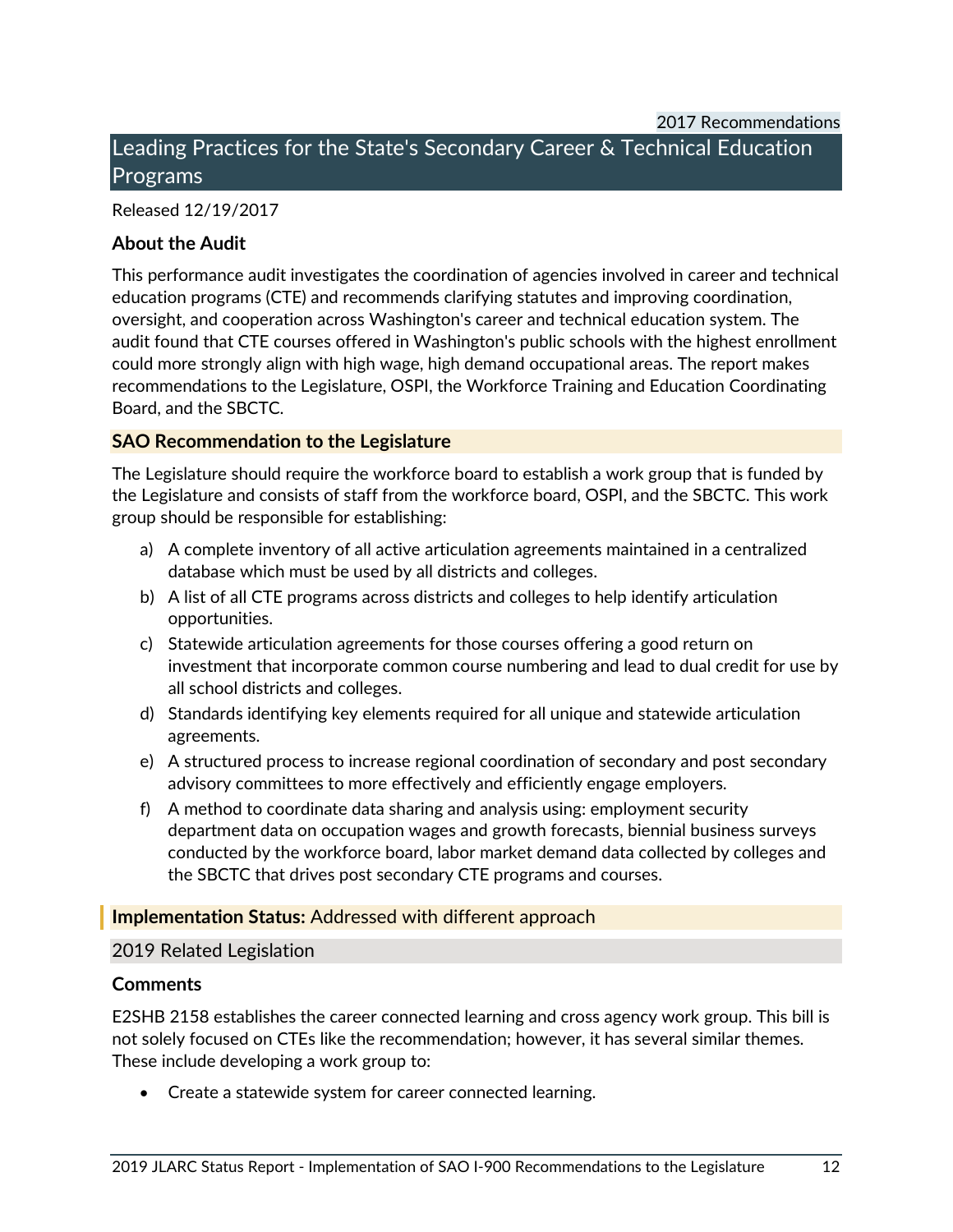- Create and update guidance for endorsing career launch programs.
- Engage the private sector/employers.
- Create a statewide inventory of existing programs.
- Develop websites to coordinate resources managed by ESD, WSAC and workforce training board.
- Address transfer and articulation issues to ensure participants receive credit.
- Establish targets to guide state data development and action by regional partners.
- Develop a data enclave for career connected learning to measure progress.
- Develop program codes for career connected learning opportunities.

The work group is to establish and maintain an inventory of the programs of the state training system and perform a biennial assessment.

#### **SAO Recommendation to the Legislature**

The Legislature should require the work group to:

- a) Define how to prioritize the establishment of new statewide articulation agreements. These agreements should: be implemented through a deliberative process between faculty in school districts and colleges, begin with the most common CTE courses including those with curricula that can be easily tied to nationally recognized industry standards, incorporate curricula that are established in partnerships with the Centers of Excellence and businesses where applicable, require reviews at least once every 3 years to update the curricula.
- b) Develop and report performance measures to the Legislature that show: the increase in the number of CTE college paths (articulated dual credit courses multiplied by the number of colleges that accept them), cost savings achieved across the secondary and post secondary systems.

**Implementation Status:** Addressed with different approach

#### 2019 Related Legislation

#### **Comments**

Sec 53-60 of E2SSB 2158 - states that SBCTC, state universities, regional universities and state college are required to hire career connected coordinators. These coordinators are to work with regional career connected learning networks and program intermediaries to expand career connected learning prep and career launch program curricula. Additionally, the work group established in this bill is to concentrate on planning, coordination, evaluations, analysis and recommending improvements to the state's training system. The work group is to establish and maintain an inventory of the programs of the state training system and perform a biennial assessment. They are to develop and maintain a state comprehensive plan for workforce training and education include determining priorities for the state training system.

#### **SAO Recommendation to the Legislature**

The Legislature should revise RCW Chapter 28A.700 to: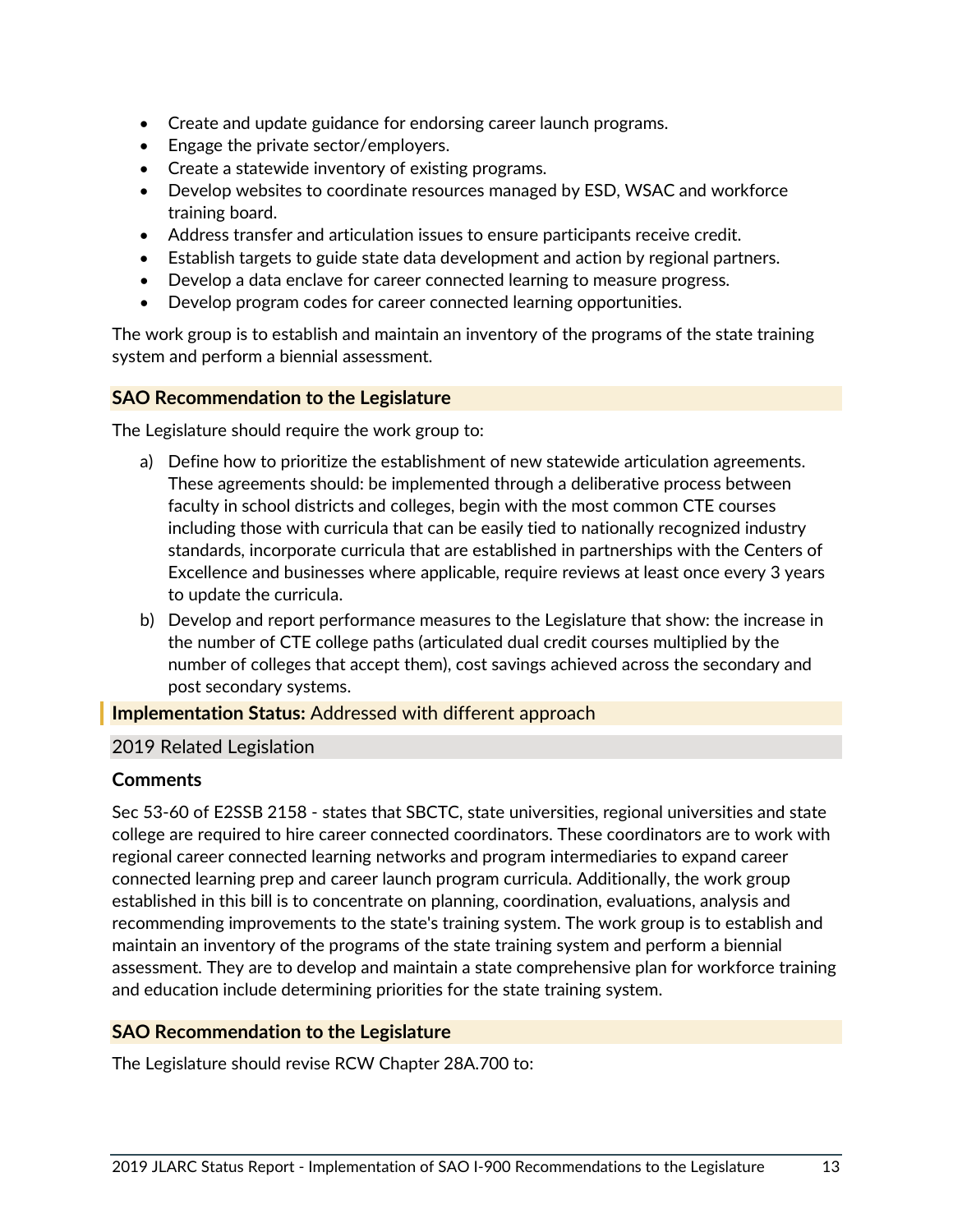- a) Define the term "skills gap" as used in RCW 28A.700.010(2)(a), which requires districts to demonstrate how their CTE plans help address the skills gap. Clarifying this term would potentially affect how and the extent by which high demand occupation drives CTE programming. This new definition should apply consistently across agencies.
- b) Define the term "high wage" as used in the definition of CTE (RCW 28A.700.010(5)), which in part defines CTE as "a plan or program of courses that enable options for students to obtain high wage employment preparation." This new definition should apply consistently across agencies.
- c) Require districts to submit evidence of high local labor demand for existing CTE programs when OSPI reapproves them every 5 years.

#### **Implementation Status:** Related or no information

2018 Related Legislation

No related legislation.

2019 Related Legislation

#### **Comments**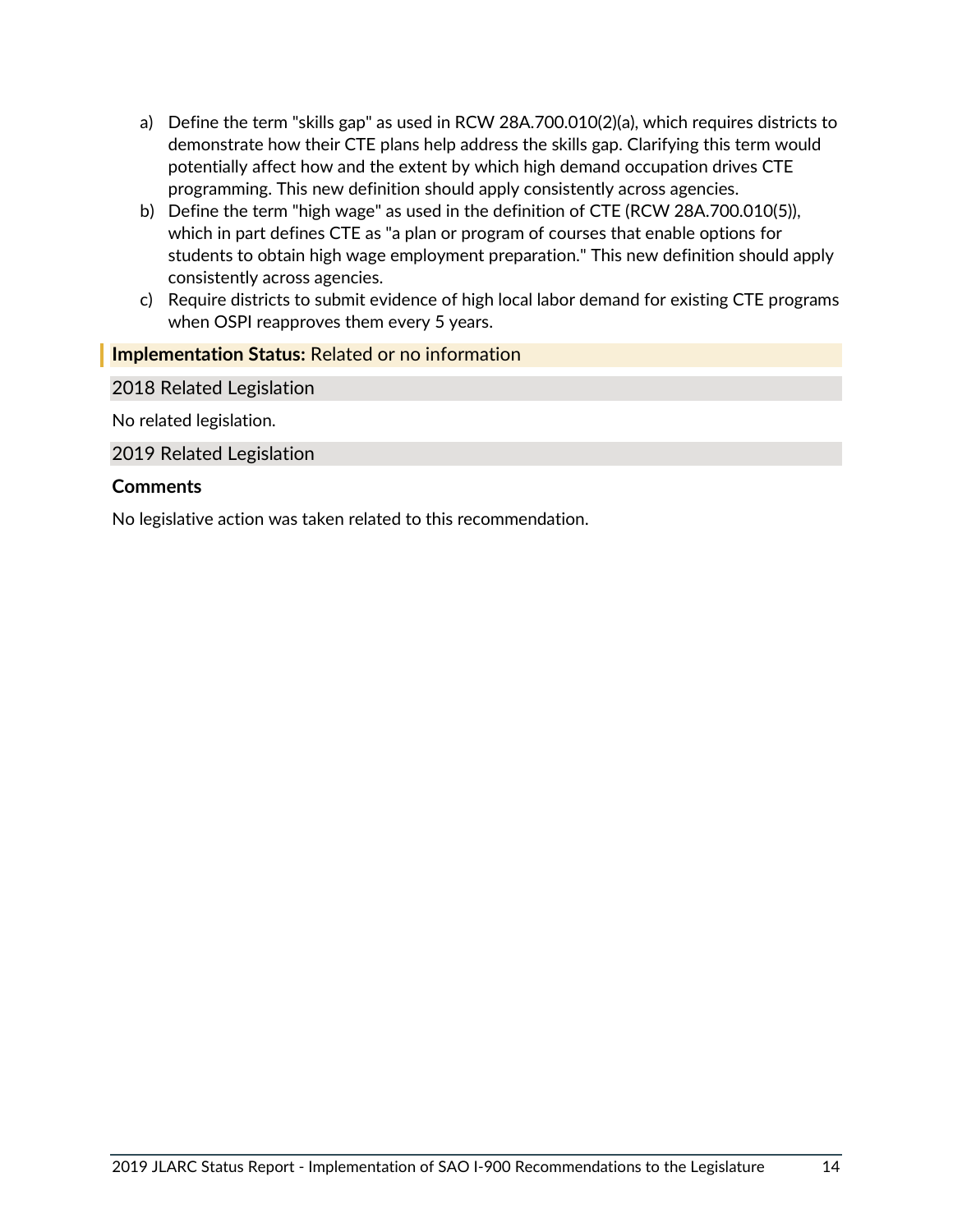#### <span id="page-17-0"></span>Correctional Industries: Planning, pricing and market share

Released 5/4/2017

#### **About the Audit**

In Washington, about one third of all inmates released will reoffend or violate conditions of their relesase within 5 years and return to the correctional system. The Correctional Industries program offers inmates a chance to gain skills that make it more likely they will find jobs later. This performance audit analyzed the practices of the CI program and found that applying leading practices would help CI more effectively plan for and manage successful industries, and set competitive prices that achieve sufficient profit for reinvestment.

#### **SAO Recommendation to the Legislature**

The Legislature should clarify RCW 72.09 to explain how CI should measure compliance with unfair competition restrictions for its Class 2 industries.

#### **Implementation Status:** Bill introduced but not adopted

#### 2019 Related Legislation

| <b>Bill Number</b> | <b>Bill</b><br><b>Introduced</b> | <b>Out of Fiscal Out of House</b> Passed<br><b>Committee</b> of Origin | Legislature | Signed By<br>Governor |
|--------------------|----------------------------------|------------------------------------------------------------------------|-------------|-----------------------|
| SSB 5838           | $\boldsymbol{J}$                 |                                                                        |             |                       |

#### **Comments**

SSB 5838 would have reformed the CI Advisory Committee to a decision making committee with the authority to set the unfair competition rate every two years and to consider a variety of factors when making the decision including gross business income and the number of business reporting income for each CI industry.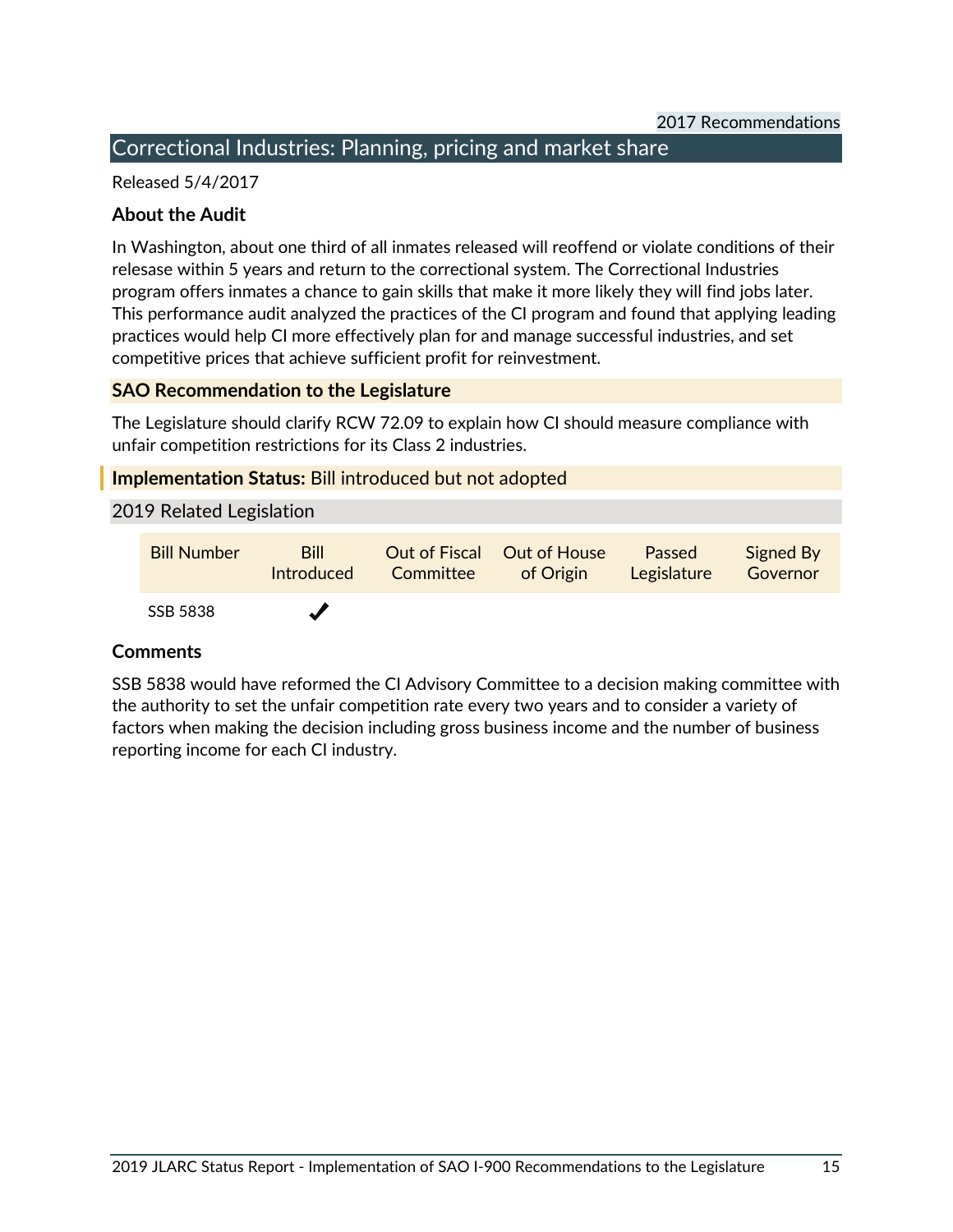#### <span id="page-18-0"></span>Medical Discipline

Released 11/7/2016

#### **About the Audit**

In Washington, medical doctors and physician assistants (PAs) are licensed and regulated by the Medical Quality Assurance Commission (MQAC), while osteopathic doctors and PAs are licensed and regulated by the Board of Osteopathic Medicine and Surgery (BOMS). This performance audit examined:

- The process by which MQAC and BOMS assess and investigate complaints.
- How they communicate with the people who have filed complaints, those accused of misconduct, and the general public.
- How they ensure sanctions are completed.

SAO identified areas of improvement for both boards, including three recommendations to the Legislature for statutory changes.

#### **SAO Recommendation to the Legislature**

The Legislature should modify the Uniform Disciplinary Act so all healthcare professionals must post information in a prominent location about where to file complaints.

#### **Implementation Status:** Related or no information

2017 Related Legislation

No related legislation.

2018 Related Legislation

No related legislation.

2019 Related Legislation

#### **Comments**